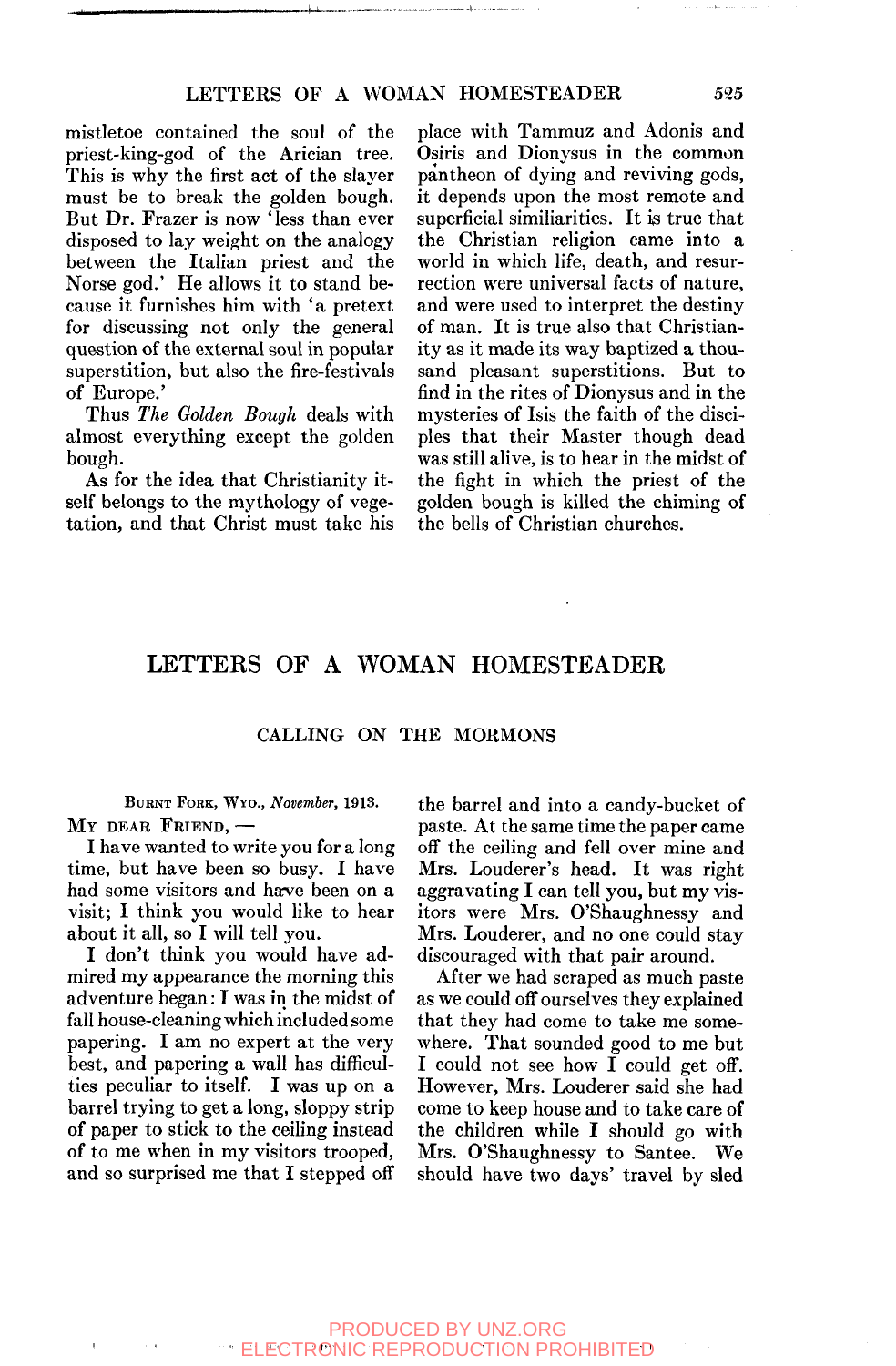and a few hours on a train, then another journey by sled.

I wanted to go powerfully, but the paste-smeared room seemed to forbid.

As Mrs. Louderer would stay with the children, Mr. Stewart thought the trip would be good for me. Mrs. O'- Shaughnessy knew I wanted to visit Bishop Colton, a shining light among the Latter Day Saints, so she promised we should stay over night at his house. That settled it, so in the cold, blue light of the early morning, Mr. Beeler, a new neighbor, had driven my friends over in Mrs. Louderer's big sled, to which was hitched a pair of her great horses and his own team. He is a widower and was going out to the road for supplies, so it seemed a splendid time to make my long-planned visit to the Bishop. Deep snow came earlier this year than usual, and the sledding and weather both promised to be good. It was with many happy anticipations that I snuggled down among the blankets and bearskins that morning.

Mr. Beeler is pleasant company, and Mrs. O'Shaughnessy is so jolly and bright, and I could leave home without a single misgiving with Mrs. Louderer in charge.

The evening sky was blazing crimson and gold, and the mountains behind us were growing purple when we entered the little settlement where the Bishop lives. We drove briskly through the scattered, straggling little village, past the store and the meeting house, and drew up before the dwelling of the Bishop. The houses of the village were for the most part small cabins of two or three rooms, but the Bishop's was more pretentious. It was a frame building and boasted paint and shutters. A tithing office stood near, and back of the house we could see a large granary and long stacks of hay. A bunch of cattle was destroying one stack, and Mrs. O'Shaughnessy re-

ECTRONIC RE

marked that the tallow from those cattle should be used when the olive oil gave out at their anointings, because it was the Bishop's cattle eating consecrated hay.

We knocked on the door but got no answer. Mr. Beeler went around to the back but no one answered, so we concluded we would have to try elsewhere for shelter. Mrs. O'Shaughnessy comforted me by remarking, 'Well, there ain't a penny's worth of difference in a Mormon bishop and any other Mormon, and Colton is not the only polygamist by a long shot.'

We had just turned out of the gate when a lanky, towheaded boy about fourteen years of age rode up. We explained our presence there, and the boy explained to us that the Bishop and Aunt Debbie were away. The next best house up the road was his 'maw's,' he said, so as Mr. Beeler expected to stay with a friend of his, Mrs. O'- Shaughnessy and I determined to see if ' Maw' could accommodate us for the night.

Mr. Beeler offered to help the boy get the cattle out, but he said, 'No, paw said it would n't matter if they got into the hay, but that he had to knock off some poles on another part of the stock-yard so that some horses could get in to eat.'

'But,' I asked, 'is n't that consecrated hay,  $-\sin$  't it tithing?'

'Yes,' he said, 'but that won't hurt a bit, only that old John Ladd always pays his tithe with foxtail hay and it almost ruins paw's horses' mouths.'

I asked him if his father's stock was supposed to get the hay.

'No, I guess not,' he said, 'but they are always getting in accidental like.'

We left him to fix the fence so the horses could get in 'accidental like,' and drove the short distance to 'the next best house.'

We were met at the door by a plea-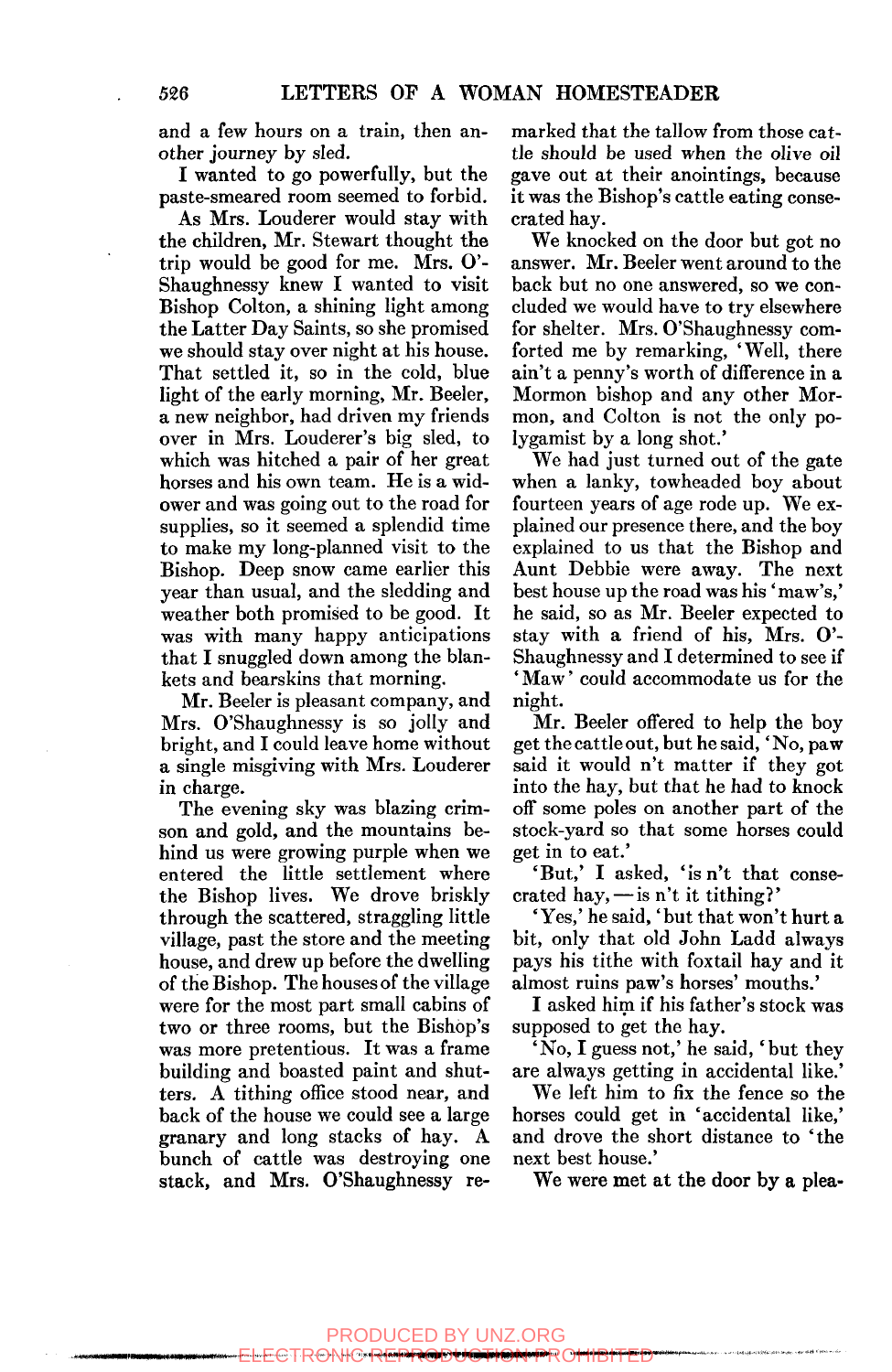sant-faced little woman who hurried us to the fire. We told her our plight. 'Why certainly you must stay with me,' she said. 'I am glad the Bishop and Deb are away. They keep all the company and I so seldom have any one come; you see Debbie has no children and can do so much better for any one stopping there than  $I$  can, but  $I$ like company too, and I am glad of a chance to keep you. You two can have Maudie's bed. Maud is my oldest girl and she has gone to Ogden to visit, so we have plenty of room.'

By now it was quite dark. She lighted a lamp and bustled about preparing supper. We sat by the stove and, as Mrs. O'Shaughnessy said, 'noticed.'

Two little boys were getting in wood for the night. They appeared to be about eight years old, they were twins and were the youngest of the family. Two girls, about ten and twelve years old were assisting our hostess; then the boy Orson, whom we met at the gate, and Maud, the daughter who was away, made up the family. They seemed a happy, contented family, if one judged by appearance alone. After supper the children gathered around the table to prepare next day's lessons. They were bright little folks, but they mingled a great deal of talk with their studies and some of what they talked was family history.

'Mamma,' said Kittie, the largest of the little girls, 'if Aunt Deb does buy a new coat and you get her old one, then can I have yours?'

' I don't know,' her mother replied,' I should have to make it over if you did take it. Maybe we can have a new one.'

' No, we can't have a new one I know, for Aunt Deb said so; but she is going to give me her brown dress and you her gray one; she said so the day I helped her iron. We'll have those to make over.'

For the first time I noticed the discontented lines on our hostess's face, and it suddenly occurred to me that we were in the house of the Bishop's second wife. Before I knew I was coming on this journey I thought of a dozen questions I wanted to ask the Bishop but I could never ask that careworn little woman anything concerning their peculiar belief. However, I was spared the trouble, for soon the children retired and the conversation drifted around to Mormonism and polygamy, and our hostess seemed to want to talk, so I just listened, for Mrs. O'Shaughnessy rather likes to 'argufy'; but she had no argument that night, only her questions started our hostess's story.

She had been married to the Bishop not long before the manifesto, and he had been married several years then to Debbie. But Debbie had no children, and all the money the Bishop had to start with had been his first wife's, so when it became necessary for him to discard a wife it was a pretty hard question for him because a little child was coming to the second wife and he had nothing to provide for her with except what his first wife's money paid for. The first wife said she would consent to him starting the second, if she filed on land and paid her back a small sum every year until it was all paid back. So he took the poor 'second' after formally renouncing her, and helped her to file on the land she now lives on. He built her a small cabin, and so she started her career as a 'second.' I suppose the 'first' thought she would be rid of the 'second,' who had never really been welcome, although the Bishop could never have married a 'second' without her consent.

'I would *never* consent,' said Mrs. O'Shaughnessy.

'Oh, yes, you would if you had been raised a Mormon,' said our hostess. 'You see, we were all of us children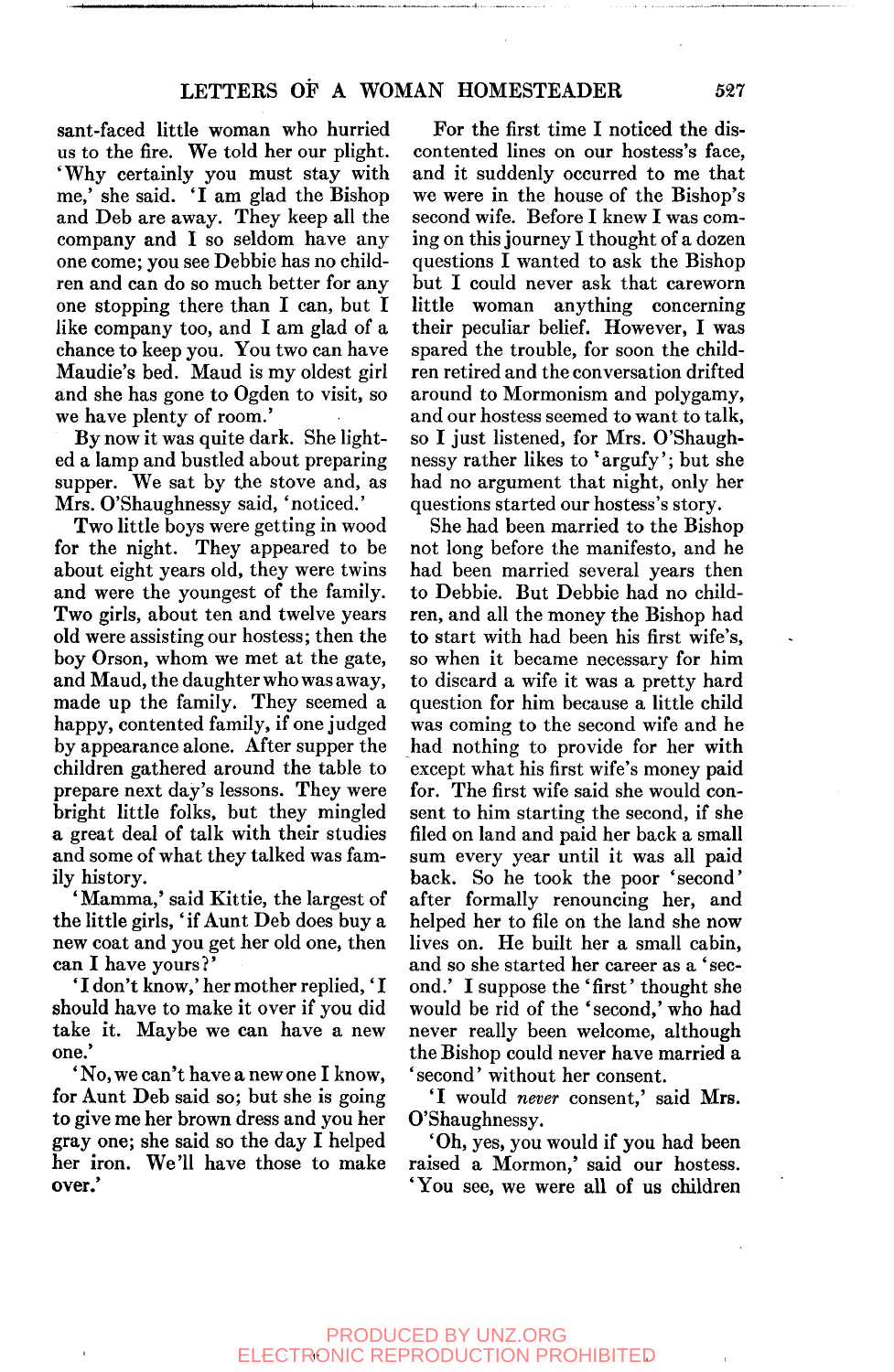of polygamous parents. We have been used to plural marriages all our lives. We believe that such experience fits us for our after-life, as we are only preparing for life beyond while here.'

'Do you expect to go to heaven, and do you think the man who married you and then discarded you will go to heaven too?' asked Mrs. O'Shaughnessy.

'Of course I do,' she replied.

'Then,' said Mrs. O'Shaughnessy, 'I am afraid if it had been mysilf I 'd have been after raising a little hell here intirely.'

Our hostess was not offended, and there followed a long recital of earlier day hard times that you would scarcely believe any one could live through. It seems the first wife in such families is boss, and while they do not live in the same homes, still she can very materially affect the other's comfort.

Mrs. O'Shaughnessy asked her if she had married again.

She said no.

'Then,' said Mrs. O'Shaughnessy, 'whose children are these?'

'My own,' she replied.

Mrs. O'Shaughnessy was relentless. 'Who is their father?' she asked.

I was right sorry for the poor little woman as she stammered,  $I - I$  don't know.'

Then she went on, 'Of course I *do*  know, and I don't believe you are spying to try to stir up trouble for my husband. Bishop Colton is their father as he is still my husband, although he had to cast me off to save himself and me. I love him and I see no wrong in him. All the Gentiles have against him is he is a little too smart for them. 'T was their foolish law that made him wrong the children and me, and *not* his wishes.'

'But,' Mrs. O'Shaughnessy said, 'it places your children in such a plight: they can't inherit, they can't even claim his name, they have no status legally.'

'Oh, but the Bishop will see to that,' the little woman answered.

Mrs. O'Shaughnessy asked her if she had still to work as hard as she used to.

'No, I don't believe I do,' she said, ' for since Mr. Colton has been bishop, things come easier. He built this house with his own money, so Deb has nothing to do with it.'

I asked her if she thought she was as happy as 'second' as she would be if she was the *only* wife.

'Oh, I don't know,' she said, 'perhaps not. Deb and me don't always agree. She is jealous of the children and because I am younger, and I get to feeling bad when I think she is perfectly safe as a wife and has no cares. She has everything she wants, and I have to take what I can get, and my children have to wait upon her. But it will all come right somewhere, some time,' she ended cheerfully as she wiped her eyes with her apron.

I felt so sorry for her and so ashamed to have seen into her sorrow that I was really glad next morning when I heard Mr. Beeler's cheerful voice calling, 'All aboard!'

We had just finished breakfast, and few would ever guess that Mrs. Colton knew a trial; she was so cheerful and so cordial as she bade us good-bye and urged us to stop with her every time we passed through.

About noon that day we reached the railroad. The snow had delayed the train further north, so for once we were glad to have to wait for a train, as it gave us time to get a bite to eat and to wash up a bit. It was not long, however, till we were comfortably seated in the train. I think a train ride might not be so enjoyable to most, but to us it was a delight; I even enjoyed looking at the Negro porter, though I suspect he expected to be called Mister. I found very soon after coming West

PRODUCED BY UNZ.ORG

**<w.iifi#^iw** *wfvmmm*  ECTRONIC RE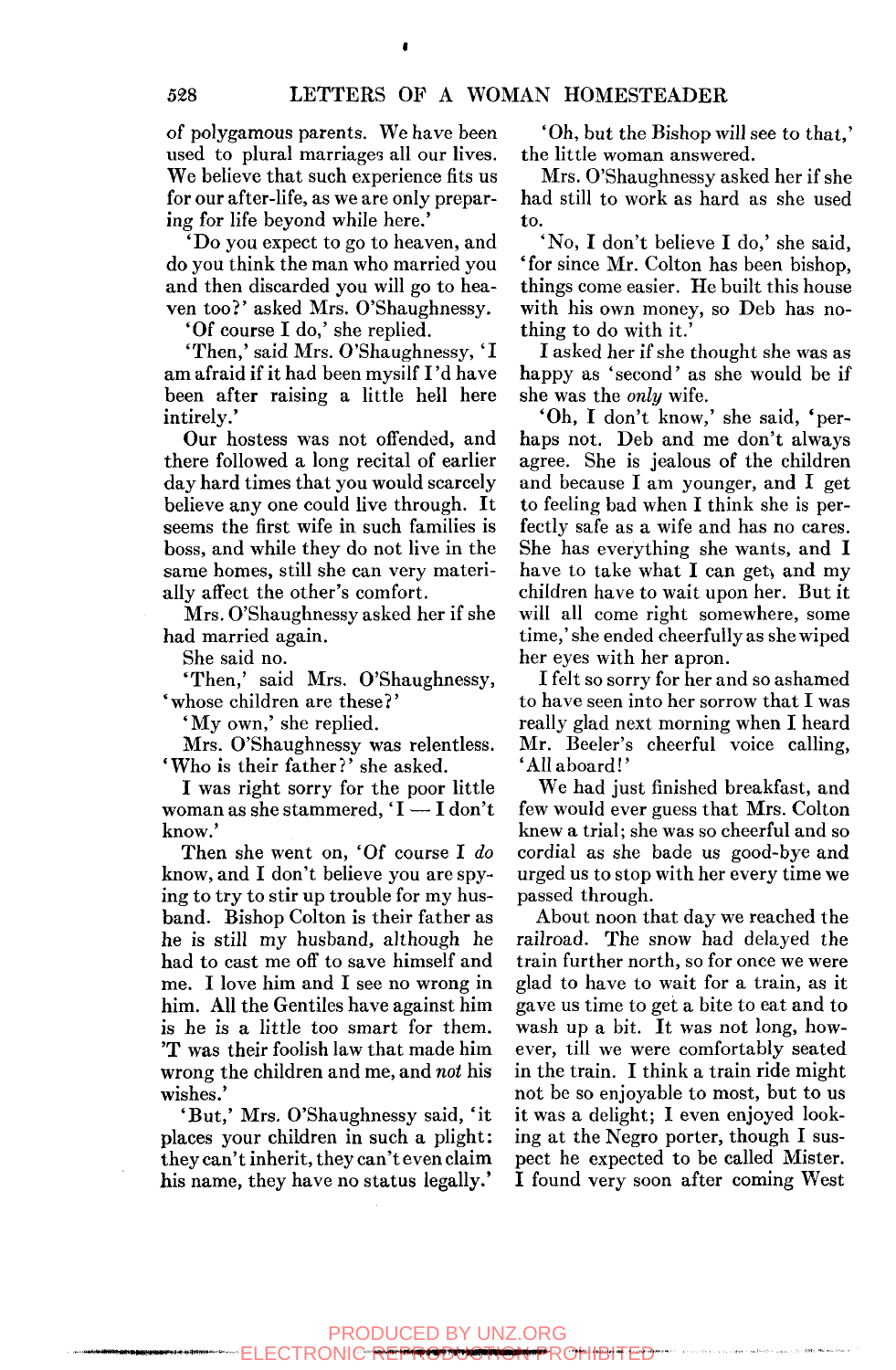hat I must not say Uncle or Aunty as *'.* used to at home.

It was not long until they called the lame of the town at which we wanted o stop. Mrs. O'Shaughnessy had a ew acquaintances there, but we went .0 a hotel. We were both tired, so as oon as we had supper we retired. The ouse we stopped at was warmer and hore comfortable than the average otel in the West, but the partitions vere very thin; so when a couple of punchers,' otherwise cowboys, took he room next to ours, we could hear , very word they said.

It appears that one was English and he other a tenderfoot. The tenderfoot was in love with a girl who had filed on 1 homestead near the ranch on which *he* was employed, but who was then a waitress in the hotel we were at. She had not seemed kind to the tenderfoot and he was telling his friend about it. The Englishman was trying to instruct him as to how to proceed.

'You need to be *very* circumspect, Johnny, where females are concerned, but you must n't be too danged timid either.'

'I don't know what the devil to say to her; I can barely nod my head when she asks me will I take tea or coffee; and to-night she mixed it because I nodded yes when she said, "Tea or coffee," and it was the dangdest mess I ever tried to get outside of.'

'Well,' the friend counseled, 'you just get her into a corner some'eres and say to 'er. Dearest 'Attie,I hoffer you my 'and hand my 'eart.'

'But I *can't,'* wailed Johnny. 'I could never get her into a corner any way.'

'If you can't you're not hold enough to marry. What the 'ell would you do with a woman in the 'ouse if you could n't corner 'er? I tell 'e women 'ave to 'ave a master, and no man better tackle that job until 'e can be sure *VOL. 113-NO. 4* 

'e can make 'er walk the chalk line.' 'But I don't want her to walk any line, I just want her to speak to me.'

' Dang me if I don't believe you are locoed. Why, she's got 'e throwed hand 'og-tied now. What d 'e want to make it any worse for?'

They talked for a long time and the Englishman continued to have trouble with his *h's;* but at last Johnny was encouraged to 'corner 'er' next morning before they left for their ranch.

We expected to be astir early anyway, and our curiosity impelled us to see the outcome of the friend's counsel, so we were almost the first in the diningroom next morning. A rather pretty girl was busy arranging the tables, and soon a boyish-looking fellow, wearing great bat-wing chaps, came in and stood warming himself at the stove.

I knew at once it was Johnny, and I saw 'Attie' blush. The very indifference with which she treated him argued well for his cause, but of course he did n't know that. So when she passed by him and her skirt caught on his big spurs they both stooped at once to unfasten it; their heads hit together with such a bump that the ice was broken although he seemed to think it was her skull. I am sure there ought to be a thaw after all his apologies. After breakfast Mrs. O'Shaughnessy went out to see her friend, Cormac O'Toole. He was the only person in town we could hope to get a team from with which to continue our journey. This is a hard country on horses at best, and at this time of the year particularly so; few will let their teams go out at any price, but Mrs. O'Shaughnessy had hopes, and she is so persuasive that I felt no one could resist her. There was a drummer at breakfast who kept' cussing' the country. He had tried to get a conveyance and had failed, so the cold, the snow, the people, and everything else disgusted him.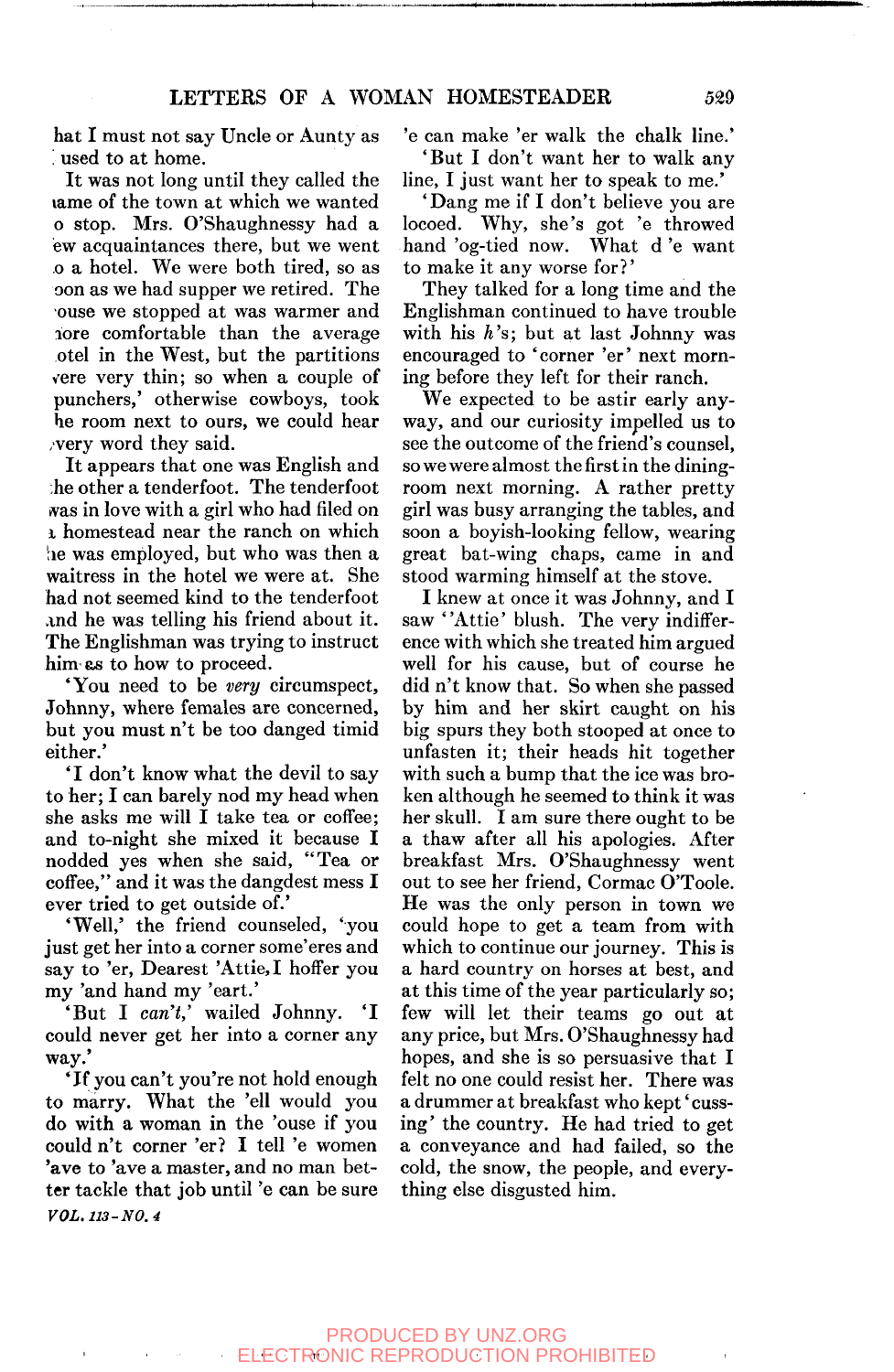Soon Mrs. O'Shaughnessy returned, and as the drummer was trying to get to Santee, and that was our destination also, she made her way toward him intending to invite him to ride with us. She wore over her best clothes an old coat that had once belonged to some one of her men friends. It had once been bearskin but was now more *bare*  skin, so her appearance was against her; she looked like something with the mange. So Mr. Drummer did not wait to hear what she was going to say but at once exclaimed, 'No, madam, I cannot let yoii ride out with me. I can't get a rig myself in this beastly place.' Then he turned to a man standing near and remarked, 'These Western women are so bold, they don't hesitate to *demand* favors.'

Mrs. O'Shaughnessy's eyes fairly snapped, but she said nothing. I think she took a malicious delight in witnessing the drummer's chagrin when a few moments later our comfortable sleigh and good strong team appeared.

We were going to drive ourselves, but we had to drive to the depot for our suit-cases; but when we got there the ticket-office was not open, as the agent was probably having his beauty sleep. There was a fire in the big stove and we joined the bunch of men in the depot. Among them we noticed a thin consumptive-looking fellow, evidently a stranger.

Very soon some men began talking of some transaction in which a Bishop Bunker was concerned. It seemed they did n't admire the Bishop very much; they kept talking of his peculiarities and trangresssions, and mentioned his treatment of his wives. His 'second,' they said, was blind because of cataracts, and although abundantly able he left her in darkness. She had never seen her two last children. Some one spoke up and said, 'I thought polygamy was no longer practiced.' Then

the man explained that they no long contracted plural marriages, but th. many kept *all* their wives and Bunk still had both of his. He went on to se that although such practice is contra to law, that it was almost impossible make a case against them, for the w men would not swear against their hu bands. Bunker had been arrested onr but his second swore that she did r know who her children's father we and it cost the sheriff his office the ne. election. The stranger I have mei tioned listened closely and we could she was deeply interested.

Mrs. O'Shaughnessy spoke to a acquaintance of hers and mentione where we were going. In a short while we got our suit-cases and we were of but as we drove past the freight depc: the stranger we had noticed came dowi the steps and asked us to let him rid out with us. I really felt afraid of him but Mrs. O'Shaughnessy thinks hersel a match for any mere man, so she drew up and the man climbed in. He took the lines and we snuggled down under the robes and listened to the runners' shrill screeching over the frozen surface.

We had dinner with a new settler, and about two o'clock that afternoon we overtook a fellow who was plodding along the road. His name was Bunker, he said, and he pointed out to us his broad fields and herds. He had been overseeing some feeders he had, and his horse had escaped, so he was walking home as it was only a couple of miles. He talked a great deal in that two-mile trip; too much for his own good, it developed.

For the first time since Bunker climbed into our sleigh, the stranger spoke. 'Can you telf me where Mrs. Maria Bunker lives?' he asked.

'Why, yes,' our passenger replied. ' She is a member of our little flock. She is slightly related to me, as you perhaps

### *•i^mmmmmmmmmmmmi'mmt^fifKU*  PRODUCED BY UNZ.ORG ELECTRONIC REPRODUCTION PROHIBITED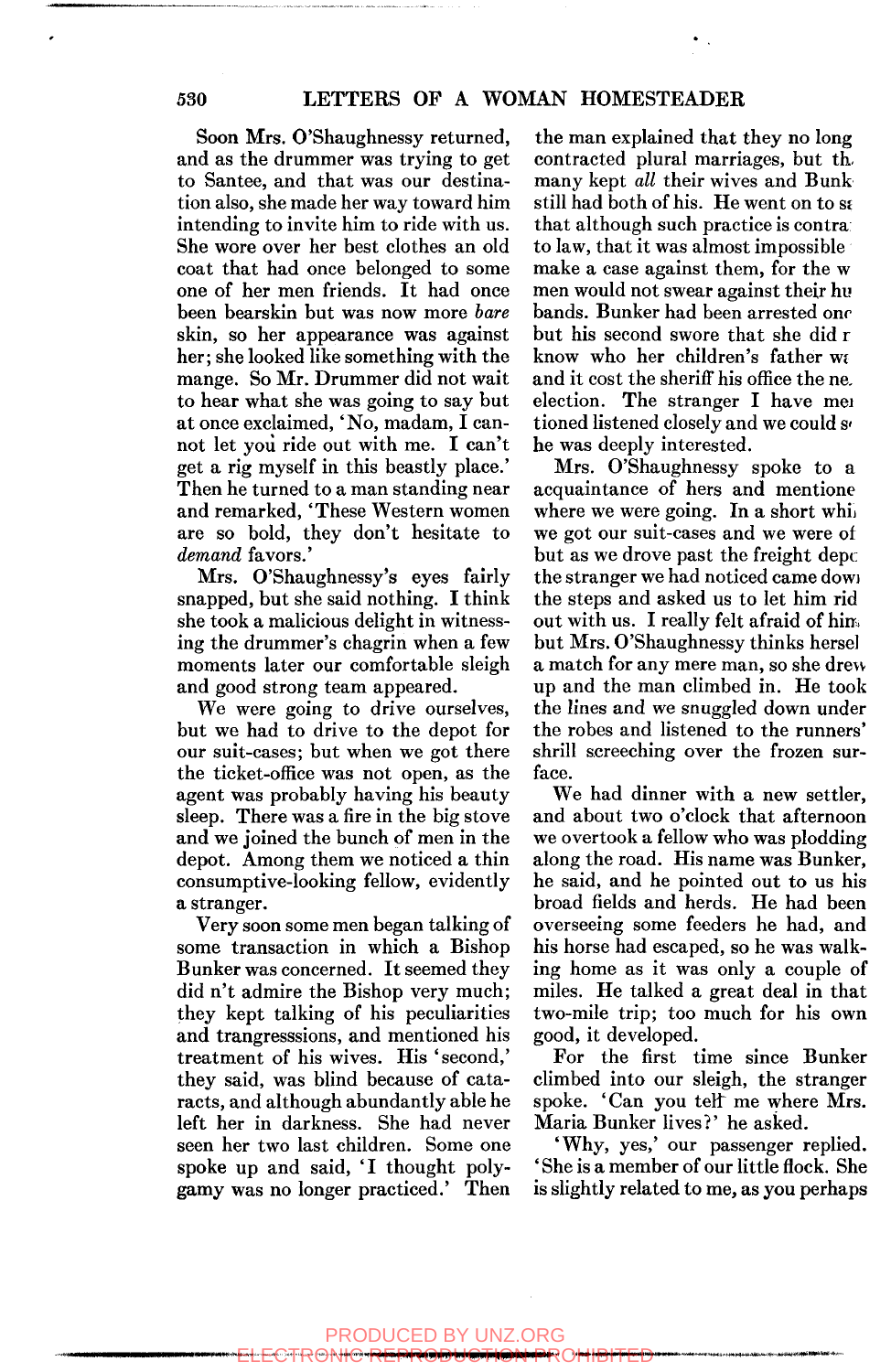loticed the name, and I will show you o her house.'

'Just how is she related to you?' the tranger asked.

'That,' the man replied, 'is a matter >f protection. I have *given* her the proection of my name.'

'Then she is your wife, is she not?' he stranger asked.

'You must be a stranger in this counry,' the man evaded. 'What is your ame?'

But the stranger did n't seem to lear, and just then we came opposite he residence of the Bishop, and the nan we had picked up in the road said. That is my home, won't you get out indwarm? My wife will be glad to get icquainted with you ladies.'

We declined as it was only a short distance to the house of the man Mrs. O'Shaughnessy had come to see, so he stayed in the sleigh to show the stranger to the house of Mrs. Maria Bunker. I can't say much for it as a house, and I was glad I did n't have to go in. The stranger and Bunker got out and entered the house, and we drove away. Next morning as we returned through the little village, it was all excitement. Bishop Bunker had been shot the night before, just as he had left the house of Mrs. Maria Bunker, for what reason or by whom no one knew; and if the Bishop knew he had not told, for he either would not or could not talk.

They were going to start with him that day to the hospital, but they had no hopes of him living.

When we came to Mrs. Maria's house, Mrs. O'Shaughnessy got out of the sleigh and went into the house. I could hear her soothing voice, and I was mighty glad the poor forlorn woman had such a comforter. After a while Mrs. O'Shaughnessy came out and the woman followed. As soon as I saw her face I knew *who* the stranger was, although I don't know his name. A few miles from the town where we left the angry drummer we met Johnny.

One of our horses had snow-balled up on his foot, so Mrs. O'Shaughnessy asked Johnny to knock it off for her. He was not so tongue-tied with us; he told us the north-bound train was snow-bound for a few hours as the wind the night before had drifted the snow across the track; he said he had started home to the ranch that night but a few miles out had met a stranger staggering along almost frozen. He had taken the stranger behind him on his horse and had started back to town, but when they had come in sight of the snow-bound train he had deserted him and joined the crowd around the train and he, Johnny, had gone back to town and was just now getting toward home again.

'And did you tell any one about your quare adventure?' asked Mrs. O'Shaughnessy.

'No,' he said, 'there was n't any one up at the hotel and this morning I slept so late I saw no one but Hattie and and we talked *all* the time about homesteading.'

'Well,' she said, 'don't say anything about it to *any* one and I '11 bake your wedding cake when Hattie says yes, and I'll see to it that your cabin is not bare besides.'

Johnny blushed and promised, so we resumed our journey. Mrs. O'Shaughnessy drove and was unusually silent. Just once she spoke.

*'I'd* kill a man, too, if he wronged *my* sister and her children that way.'

I was so *very* glad to get home. How good it all looked to me! 'Poop o' Roome'<sup>1</sup> has a calf, and as we drove up to the corral Clyde was trying to get it into the stall with the rest. It is

<sup>1</sup> Mr. Stewart being a Presbyterian and his wife a Catholic, their cattle are named in accordance with their individual prejudices. — THE EDITOR8.

### PRODUCED BY UNZ.ORG ELECTRONIC REPRODUCTION PROHIBITED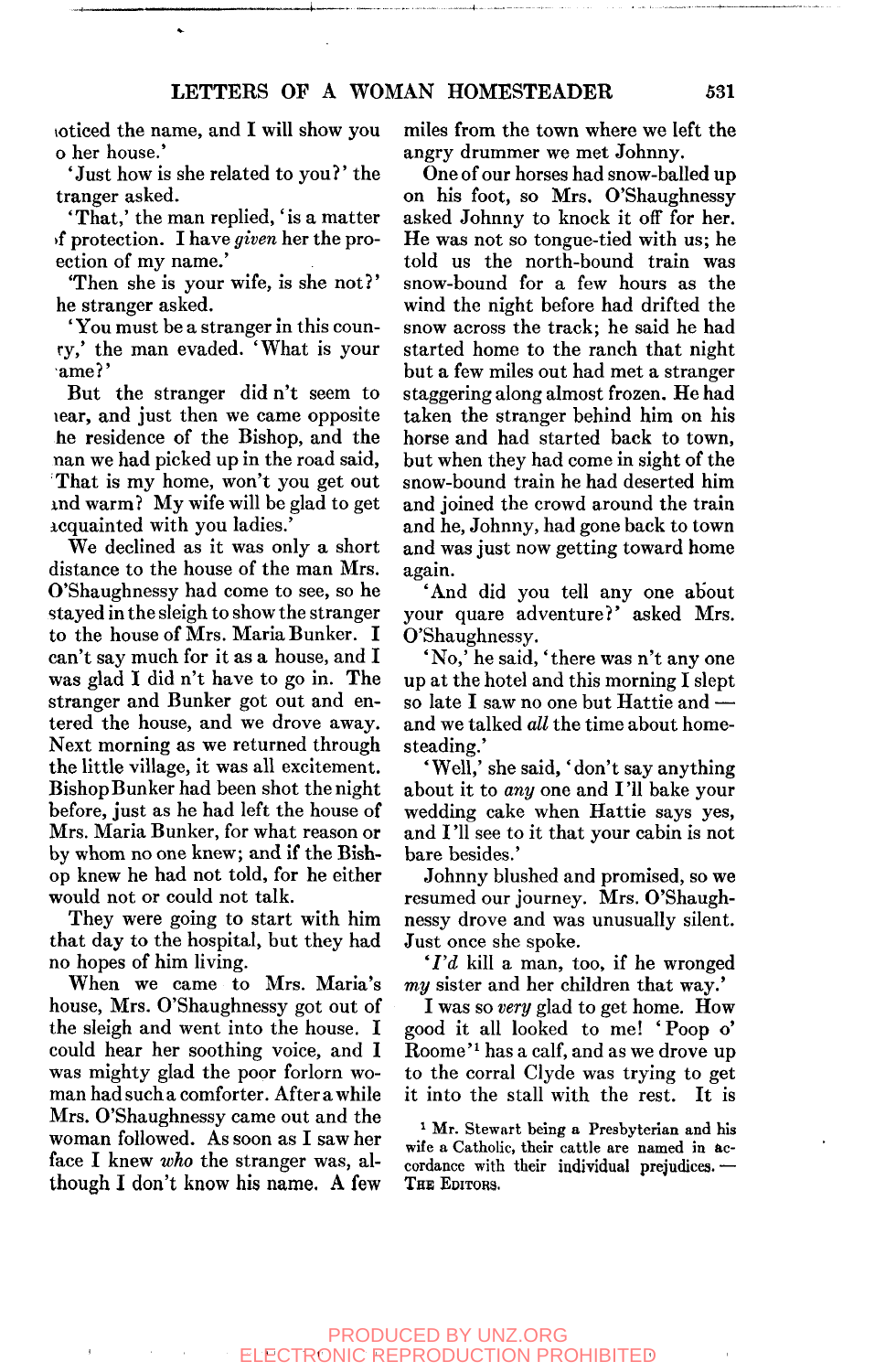'Poop's' first calf and she is very proud of it, and objected to its being put away from her, so she bunted at Clyde and as he dodged her the calf ran between his feet and he sat down suddenly in the snow. I laughed at him, but I am powerfully glad he is no follower of old Joseph Smith.

Mrs. Louderer was enjoying herself immensely, she loves children so much. She and Clyde hired the 'Tackier,' so called because he will tackle *any* kind of a job whether he knows anything about it or not, to paper the room. He thinks he is a great judge of the fitness of things and of beauty. The paper has a stripe of roses, so Tackier reversed every other strip so that some of my roses are standing on their heads. Roses don't all grow one way, he claims, and so his method 'makes 'em look more nachul like.'

A little thing like wall-paper put on upside down don't bother me; but what *would* I do if I were a 'second'?

## Your loving friend, ELINORE RUPERT STEWART.

[The present series of completely ingenuous letters should close with a brief note written quite recently, after the writer knew that the *Atlantic* was printing her letters. Mrs. Stewart had been gravely ill owing to the conditions of her life and the absence of medical attention.]

### BURNT FOEK, WTO., *January* 23. *To the Editor of the Atlantic:*

DEAR MR. EDITOR, — I sent you a letter the other day, and when the man came back he brought me yours dated January 10 which I was powerfully glad to get. I am just up from a long and serious illness. That is why you have not heard from me, and as I could not send you the letters in time for continuation I thought you would not care for any more and I wa mighty blue. I felt so unworthy and so negligent to have let *such* an opportu nity slip by even though I had bee: bedfast. But I don't feel so badly now

Indeed you are right about my get ting letters and cards from many peo pie on account of my *Atlantic* articles It makes me wish I *could* deserve all th good things they say. One dear oL lady eighty-four years old wrote m that she had always wanted to live tht life I am living, but could not, and tha the Letters satisfied her every wish She said she had only to shut her eyes to see it all, to smell the pines and the sage, and she said many more nice things that I wish were true of me. Then I had a letter from a little crippled boy whose mother also wrote, both saying how the Letters had cheered them and eased the pain of the poor young, flickering life. The mother said she wanted to thank one who had brought so much of the clean, bright outdoors into her helpless little son's life. I wrote her it was you who ought to be thanked and not I. It wrings my heart to think of so many so hungry for what there is *such* an abundance of. There is so much to love in people that I can never think how there can be anything else but love between all the world. Jerrine tells me she has already written you. I am sorry I knew nothing of it. I was ill for so long that I suppose she got tired of waiting. She writes and spells so poorly that  $\overline{I}$  should not have let her take up your time had I known.

Some women and myself went on an elk-hunt not long since, and I shall shortly send you an account of it.

Hoping I may not disappoint you, I am.

> Sincerely your friend ELINORE RUPERT STEWART,

*{The End of the Series.)* 

**wwwwMiiwMiinMpjii**  ECTRONIC REPRODUCTION PROHIBITED